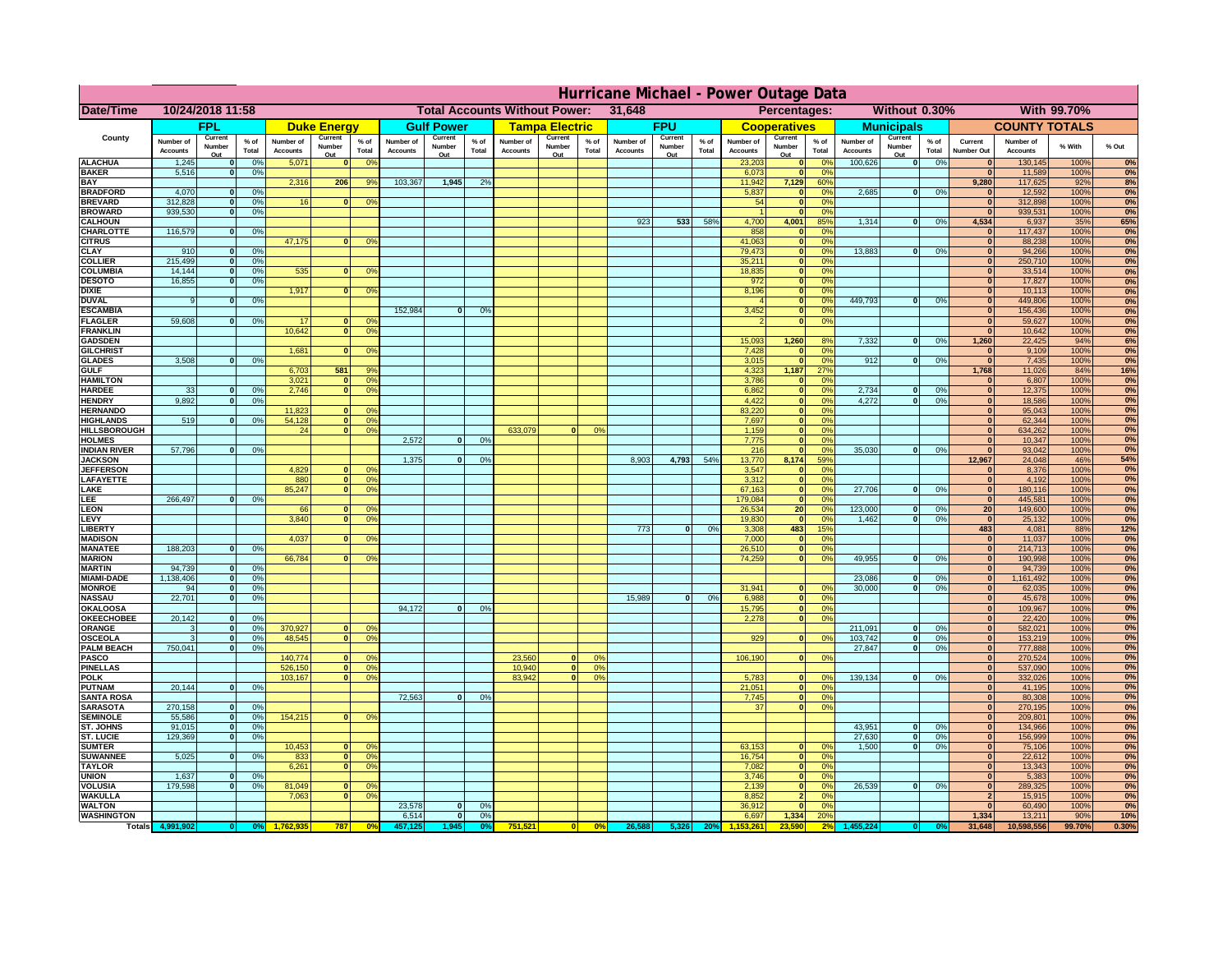# 10/24/2018 11:59 AM Hurricane Michael

| <b>Power Provider</b>                   | <b>County</b>       | <b>Number of Customers</b> | <b>Current Number Out</b> | <b>Outage Percentage</b> | <b>Estimated Restore Time</b> |
|-----------------------------------------|---------------------|----------------------------|---------------------------|--------------------------|-------------------------------|
|                                         | <b>JACKSON</b>      |                            | 8,127                     | 59.22%                   |                               |
| West Florida Electric Cooperative, Inc. |                     | 13,723                     |                           |                          | >5 days                       |
| Gulf Coast Electric Cooperative, Inc.   | BAY                 | 11,942                     | 7,129                     | 59.70%                   | >5 days                       |
| Florida Public Utilities Corporation    | <b>JACKSON</b>      | 8,903                      | 4,793                     | 53.84%                   | >5 days                       |
| West Florida Electric Cooperative, Inc. | CALHOUN             | 2,852                      | 2,312                     | 81.07%                   | >5 days                       |
| <b>Gulf Power Company</b>               | BAY                 | 103,367                    | 1,945                     | 1.88%                    | $24$                          |
| Gulf Coast Electric Cooperative, Inc.   | CALHOUN             | 1,848                      | 1,689                     | 91.40%                   | >5 days                       |
| Talquin Electric Cooperative, Inc.      | GADSDEN             | 15,093                     | 1,260                     | 8.35%                    | 72                            |
| West Florida Electric Cooperative, Inc. | WASHINGTON          | 4,260                      | 1,225                     | 28.76%                   | >5 days                       |
| Gulf Coast Electric Cooperative, Inc.   | <b>GULF</b>         | 4,323                      | 1,187                     | 27.46%                   | >5 days                       |
| Duke Energy                             | GULF                | 6,703                      | 581                       | 8.67%                    | TBD                           |
| Florida Public Utilities Corporation    | <b>CALHOUN</b>      | 923                        | 533                       | 57.75%                   | >5 days                       |
|                                         |                     |                            |                           |                          |                               |
| Talquin Electric Cooperative, Inc.      | LIBERTY             | 3,308                      | 483                       | 14.60%                   | >5 days                       |
| <b>Duke Energy</b>                      | BAY                 | 2,316                      | 206                       | 8.89%                    | <b>TBD</b>                    |
| Gulf Coast Electric Cooperative, Inc.   | <b>WASHINGTON</b>   | 2,437                      | 109                       | 4.47%                    | >5 days                       |
| Gulf Coast Electric Cooperative, Inc.   | <b>JACKSON</b>      | 47                         | 47                        | 100.00%                  | >5 days                       |
| Talquin Electric Cooperative, Inc.      | LEON                | 26,534                     | 20                        | 0.08%                    | 48                            |
| Talquin Electric Cooperative, Inc.      | <b>WAKULLA</b>      | 8,852                      | $\overline{2}$            | 0.02%                    | 24                            |
| Central Florida Electric Cooperative    | <b>ALACHUA</b>      | 875                        | $\pmb{0}$                 | 0.00%                    | TBD                           |
| Central Florida Electric Cooperative    | <b>DIXIE</b>        | 7,595                      | $\mathbf 0$               | 0.00%                    | <b>TBD</b>                    |
|                                         |                     |                            | $\mathbf 0$               |                          |                               |
| Central Florida Electric Cooperative    | <b>GILCHRIST</b>    | 7,424                      |                           | 0.00%                    | Restored                      |
| Central Florida Electric Cooperative    | LAFAYETTE           | 9                          | $\mathbf 0$               | 0.00%                    | <b>TBD</b>                    |
| Central Florida Electric Cooperative    | LEVY                | 17,513                     | $\pmb{0}$                 | 0.00%                    | Restored                      |
| Central Florida Electric Cooperative    | <b>MARION</b>       | 9                          | $\mathbf 0$               | 0.00%                    | <b>TBD</b>                    |
| Chattahoochee Electric                  | GADSDEN             | 1,173                      | $\pmb{0}$                 | 0.00%                    | Restored                      |
| Choctawhatchee Electric Cooperative     | <b>HOLMES</b>       | 293                        | $\mathbf 0$               | 0.00%                    | Restored                      |
| Choctawhatchee Electric Cooperative     | <b>OKALOOSA</b>     | 15,795                     | $\pmb{0}$                 | 0.00%                    | Restored                      |
| Choctawhatchee Electric Cooperative     | <b>SANTA ROSA</b>   | 201                        | $\mathbf 0$               | 0.00%                    | Restored                      |
| Choctawhatchee Electric Cooperative     | <b>WALTON</b>       | 36,812                     | 0                         | 0.00%                    | Restored                      |
|                                         |                     |                            |                           |                          |                               |
| City of Alachua                         | <b>ALACHUA</b>      | 4,426                      | $\mathbf 0$               | 0.00%                    | <b>TBD</b>                    |
| City of Bartow                          | <b>POLK</b>         | 11,790                     | 0                         | 0.00%                    | TBD                           |
| City of Blountstown                     | CALHOUN             | 1,314                      | $\mathbf 0$               | 0.00%                    | Restored                      |
| City of Bushnell                        | <b>SUMTER</b>       | 1,500                      | 0                         | 0.00%                    | TBD                           |
| City of Clewiston                       | <b>HENDRY</b>       | 4,272                      | $\mathbf 0$               | 0.00%                    | <b>TBD</b>                    |
| City of Fort Meade                      | <b>POLK</b>         | 2,379                      | $\pmb{0}$                 | 0.00%                    | TBD                           |
| City of Havana                          | <b>GADSDEN</b>      | 1,391                      | $\pmb{0}$                 | 0.00%                    | Restored                      |
| City of Leesburg                        | LAKE                | 22,000                     | $\pmb{0}$                 | 0.00%                    | TBD                           |
|                                         | <b>GLADES</b>       | 912                        | $\mathbf 0$               | 0.00%                    | <b>TBD</b>                    |
| City of Moore Haven                     |                     |                            |                           |                          |                               |
| City of Mount Dora                      | LAKE                | 5,706                      | $\pmb{0}$                 | 0.00%                    | TBD                           |
| City of Newberry                        | <b>ALACHUA</b>      | 1,727                      | $\mathbf 0$               | 0.00%                    | <b>TBD</b>                    |
| City of Quincy                          | GADSDEN             | 4,768                      | 0                         | 0.00%                    | Restored                      |
| City of Starke                          | <b>BRADFORD</b>     | 2,685                      | $\pmb{0}$                 | 0.00%                    | <b>TBD</b>                    |
| City of Tallahassee                     | LEON                | 123,000                    | $\pmb{0}$                 | 0.00%                    | Restored                      |
| City of Vero Beach                      | <b>INDIAN RIVER</b> | 35,030                     | $\mathbf 0$               | 0.00%                    | <b>TBD</b>                    |
| City of Wauchula                        | HARDEE              | 2,734                      | $\pmb{0}$                 | 0.00%                    | <b>TBD</b>                    |
| City of Williston                       | LEVY                | 1,462                      | $\mathbf 0$               | 0.00%                    | <b>TBD</b>                    |
|                                         | ORANGE              | 13,941                     | $\pmb{0}$                 | 0.00%                    | <b>TBD</b>                    |
| City of Winter Park                     |                     |                            |                           |                          |                               |
| Clay Electric Cooperative               | <b>ALACHUA</b>      | 22,328                     | $\mathbf 0$               | 0.00%                    | <b>TBD</b>                    |
| Clay Electric Cooperative               | <b>BAKER</b>        | 2,476                      | $\Omega$                  | 0.00%                    | TBD                           |
| Clay Electric Cooperative               | <b>BRADFORD</b>     | 5,837                      | $\pmb{0}$                 | 0.00%                    | TBD                           |
| Clay Electric Cooperative               | <b>CLAY</b>         | 79,473                     | 0                         | 0.00%                    | TBD                           |
| Clay Electric Cooperative               | <b>COLUMBIA</b>     | 16,922                     | $\mathsf{O}\xspace$       | 0.00%                    | <b>TBD</b>                    |
| Clay Electric Cooperative               | <b>DUVAL</b>        | 4                          | 0                         | 0.00%                    | TBD                           |
| Clay Electric Cooperative               | <b>FLAGLER</b>      | $\overline{2}$             | $\pmb{0}$                 | 0.00%                    | <b>TBD</b>                    |
| Clay Electric Cooperative               | <b>GILCHRIST</b>    | $\overline{4}$             | 0                         | 0.00%                    | TBD                           |
|                                         |                     |                            |                           |                          |                               |
| Clay Electric Cooperative               | LAKE                | 2,239                      | $\pmb{0}$                 | 0.00%                    | TBD                           |
| Clay Electric Cooperative               | LEVY                | 712                        | $\pmb{0}$                 | 0.00%                    | TBD                           |
| Clay Electric Cooperative               | <b>MARION</b>       | 16,301                     | $\pmb{0}$                 | 0.00%                    | <b>TBD</b>                    |
| Clay Electric Cooperative               | PUTNAM              | 21,051                     | $\pmb{0}$                 | 0.00%                    | TBD                           |
| Clay Electric Cooperative               | SUWANNEE            | 5                          | $\pmb{0}$                 | 0.00%                    | <b>TBD</b>                    |
| Clay Electric Cooperative               | <b>UNION</b>        | 3,746                      | $\pmb{0}$                 | 0.00%                    | TBD                           |
| Clay Electric Cooperative               | <b>VOLUSIA</b>      | 2,139                      | $\pmb{0}$                 | 0.00%                    | TBD                           |
| Duke Energy                             | <b>ALACHUA</b>      | 5,071                      | $\pmb{0}$                 | 0.00%                    | Restored                      |
|                                         | <b>BREVARD</b>      |                            | $\pmb{0}$                 | 0.00%                    | Restored                      |
| Duke Energy                             |                     | 16                         |                           |                          |                               |
| Duke Energy                             | <b>CITRUS</b>       | 47,175                     | 0                         | 0.00%                    | Restored                      |
| <b>Duke Energy</b>                      | <b>COLUMBIA</b>     | 535                        | $\pmb{0}$                 | 0.00%                    | Restored                      |
| Duke Energy                             | <b>DIXIE</b>        | 1,917                      | $\pmb{0}$                 | 0.00%                    | Restored                      |
| Duke Energy                             | <b>FLAGLER</b>      | 17                         | $\pmb{0}$                 | 0.00%                    | Restored                      |
| Duke Energy                             | <b>FRANKLIN</b>     | 10,642                     | 0                         | 0.00%                    | Restored                      |
| Duke Energy                             | <b>GILCHRIST</b>    | 1,681                      | $\pmb{0}$                 | 0.00%                    | Restored                      |
| Duke Energy                             | <b>HAMILTON</b>     | 3,021                      | 0                         | 0.00%                    | Restored                      |
| <b>Duke Energy</b>                      | HARDEE              | 2,746                      | $\pmb{0}$                 | 0.00%                    | Restored                      |
|                                         |                     |                            |                           |                          |                               |
| Duke Energy                             | <b>HERNANDO</b>     | 11,823                     | 0                         | 0.00%                    | Restored                      |
| <b>Duke Energy</b>                      | <b>HIGHLANDS</b>    | 54,128                     | $\pmb{0}$                 | 0.00%                    | Restored                      |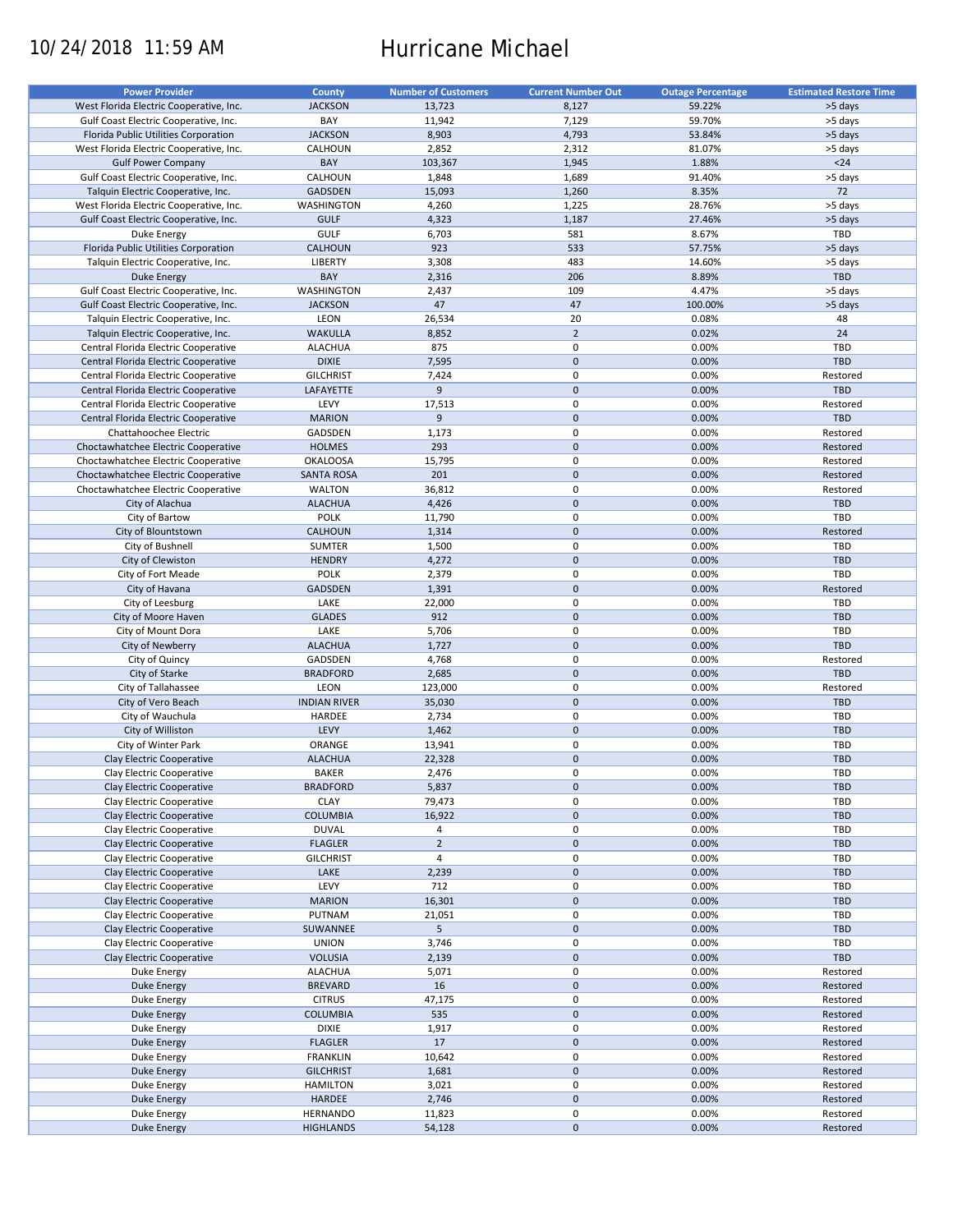### 10/24/2018 11:59 AM Hurricane Michael

|                                                    |                     | 24             | 0           |       |            |
|----------------------------------------------------|---------------------|----------------|-------------|-------|------------|
| <b>Duke Energy</b>                                 | HILLSBOROUGH        |                |             | 0.00% | Restored   |
| <b>Duke Energy</b>                                 | <b>JEFFERSON</b>    | 4,829          | $\pmb{0}$   | 0.00% | Restored   |
| Duke Energy                                        | LAFAYETTE           | 880            | 0           | 0.00% | Restored   |
| <b>Duke Energy</b>                                 | LAKE                | 85,247         | $\mathbf 0$ | 0.00% | Restored   |
| Duke Energy                                        | LEON                | 66             | 0           | 0.00% | Restored   |
| <b>Duke Energy</b>                                 | LEVY                | 3,840          | $\mathbf 0$ | 0.00% | Restored   |
| Duke Energy                                        | <b>MADISON</b>      | 4,037          | 0           | 0.00% | Restored   |
|                                                    |                     |                |             |       |            |
| <b>Duke Energy</b>                                 | <b>MARION</b>       | 66,784         | $\mathbf 0$ | 0.00% | Restored   |
| Duke Energy                                        | ORANGE              | 370,927        | 0           | 0.00% | Restored   |
| <b>Duke Energy</b>                                 | <b>OSCEOLA</b>      | 48,545         | $\mathbf 0$ | 0.00% | Restored   |
| Duke Energy                                        | PASCO               | 140,774        | 0           | 0.00% | Restored   |
| <b>Duke Energy</b>                                 | <b>PINELLAS</b>     | 526,150        | $\pmb{0}$   | 0.00% | Restored   |
|                                                    | <b>POLK</b>         |                | $\mathbf 0$ |       |            |
| Duke Energy                                        |                     | 103,167        |             | 0.00% | Restored   |
| <b>Duke Energy</b>                                 | SEMINOLE            | 154,215        | $\mathbf 0$ | 0.00% | Restored   |
| Duke Energy                                        | <b>SUMTER</b>       | 10,453         | $\pmb{0}$   | 0.00% | Restored   |
| <b>Duke Energy</b>                                 | SUWANNEE            | 833            | $\mathbf 0$ | 0.00% | Restored   |
| Duke Energy                                        | <b>TAYLOR</b>       | 6,261          | 0           | 0.00% | Restored   |
| <b>Duke Energy</b>                                 | <b>VOLUSIA</b>      | 81,049         | $\mathbf 0$ | 0.00% | Restored   |
|                                                    |                     |                |             |       |            |
| Duke Energy                                        | WAKULLA             | 7,063          | 0           | 0.00% | Restored   |
| Escambia River Electric Cooperative, Inc.          | <b>ESCAMBIA</b>     | 3,452          | $\mathbf 0$ | 0.00% | TBD        |
| Escambia River Electric Cooperative, Inc.          | <b>SANTA ROSA</b>   | 7,544          | 0           | 0.00% | <b>TBD</b> |
| Florida Keys Electric Cooperative                  | <b>MONROE</b>       | 31,941         | $\pmb{0}$   | 0.00% | <b>TBD</b> |
| Florida Power and Light Company                    | <b>ALACHUA</b>      | 1,245          | 0           | 0.00% | <b>TBD</b> |
|                                                    |                     |                |             |       |            |
| Florida Power and Light Company                    | <b>BAKER</b>        | 5,516          | $\pmb{0}$   | 0.00% | <b>TBD</b> |
| Florida Power and Light Company                    | <b>BRADFORD</b>     | 4,070          | 0           | 0.00% | TBD        |
| Florida Power and Light Company                    | <b>BREVARD</b>      | 312,828        | $\pmb{0}$   | 0.00% | <b>TBD</b> |
| Florida Power and Light Company                    | <b>BROWARD</b>      | 939,530        | 0           | 0.00% | TBD        |
| Florida Power and Light Company                    | <b>CHARLOTTE</b>    | 116,579        | $\pmb{0}$   | 0.00% | <b>TBD</b> |
| Florida Power and Light Company                    | <b>CLAY</b>         | 910            | $\mathbf 0$ | 0.00% | <b>TBD</b> |
|                                                    |                     |                |             |       |            |
| Florida Power and Light Company                    | <b>COLLIER</b>      | 215,499        | $\mathbf 0$ | 0.00% | <b>TBD</b> |
| Florida Power and Light Company                    | COLUMBIA            | 14,144         | 0           | 0.00% | TBD        |
| Florida Power and Light Company                    | <b>DESOTO</b>       | 16,855         | $\mathbf 0$ | 0.00% | <b>TBD</b> |
| Florida Power and Light Company                    | <b>DUVAL</b>        | 9              | 0           | 0.00% | TBD        |
| Florida Power and Light Company                    | <b>FLAGLER</b>      | 59,608         | $\pmb{0}$   | 0.00% | <b>TBD</b> |
|                                                    |                     |                | 0           |       | TBD        |
| Florida Power and Light Company                    | <b>GLADES</b>       | 3,508          |             | 0.00% |            |
| Florida Power and Light Company                    | HARDEE              | 33             | $\pmb{0}$   | 0.00% | <b>TBD</b> |
| Florida Power and Light Company                    | <b>HENDRY</b>       | 9,892          | 0           | 0.00% | TBD        |
| Florida Power and Light Company                    | <b>HIGHLANDS</b>    | 519            | $\mathbf 0$ | 0.00% | <b>TBD</b> |
| Florida Power and Light Company                    | <b>INDIAN RIVER</b> | 57,796         | $\pmb{0}$   | 0.00% | TBD        |
| Florida Power and Light Company                    | LEE                 | 266,497        | $\pmb{0}$   | 0.00% | <b>TBD</b> |
|                                                    |                     |                |             |       |            |
| Florida Power and Light Company                    | MANATEE             | 188,203        | 0           | 0.00% | TBD        |
| Florida Power and Light Company                    | <b>MARTIN</b>       | 94,739         | $\pmb{0}$   | 0.00% | <b>TBD</b> |
| Florida Power and Light Company                    | MIAMI-DADE          | 1,138,406      | 0           | 0.00% | <b>TBD</b> |
| Florida Power and Light Company                    | <b>MONROE</b>       | 94             | $\pmb{0}$   | 0.00% | <b>TBD</b> |
| Florida Power and Light Company                    | NASSAU              | 22,701         | 0           | 0.00% | <b>TBD</b> |
| Florida Power and Light Company                    | <b>OKEECHOBEE</b>   |                | $\pmb{0}$   | 0.00% | <b>TBD</b> |
|                                                    |                     | 20,142         |             |       |            |
| Florida Power and Light Company                    | ORANGE              | 3              | 0           | 0.00% | <b>TBD</b> |
| Florida Power and Light Company                    | <b>OSCEOLA</b>      | $\overline{3}$ | $\pmb{0}$   | 0.00% | <b>TBD</b> |
| Florida Power and Light Company                    | PALM BEACH          | 750,041        | $\mathbf 0$ | 0.00% | TBD        |
| Florida Power and Light Company                    | PUTNAM              | 20,144         | $\pmb{0}$   | 0.00% | <b>TBD</b> |
| Florida Power and Light Company                    | SARASOTA            | 270,158        | 0           | 0.00% | TBD        |
|                                                    |                     |                |             |       |            |
| Florida Power and Light Company                    | SEMINOLE            | 55,586         | 0           | 0.00% | TBD        |
| Florida Power and Light Company                    | ST. JOHNS           | 91,015         | 0           | 0.00% | TBD        |
| Florida Power and Light Company                    | ST. LUCIE           | 129,369        | 0           | 0.00% | <b>TBD</b> |
| Florida Power and Light Company                    | SUWANNEE            | 5,025          | 0           | 0.00% | TBD        |
| Florida Power and Light Company                    | <b>UNION</b>        | 1,637          | 0           | 0.00% | <b>TBD</b> |
| Florida Power and Light Company                    | VOLUSIA             | 179,598        | 0           | 0.00% | TBD        |
|                                                    |                     |                |             |       |            |
| Florida Public Utilities Corporation               | <b>LIBERTY</b>      | 773            | $\pmb{0}$   | 0.00% | >5 days    |
| Florida Public Utilities Corporation               | NASSAU              | 15,989         | 0           | 0.00% | Restored   |
| Fort Pierce Utilities Authority                    | <b>ST. LUCIE</b>    | 27,630         | $\pmb{0}$   | 0.00% | TBD        |
| Gainesville (Gainesville Regional Utilities - GRU) | <b>ALACHUA</b>      | 94,473         | 0           | 0.00% | TBD        |
| Glades Electric Cooperative, Inc.                  | <b>GLADES</b>       | 3,015          | $\pmb{0}$   | 0.00% | <b>TBD</b> |
| Glades Electric Cooperative, Inc.                  | HARDEE              | 0              | $\pmb{0}$   |       | TBD        |
|                                                    |                     |                |             |       |            |
| Glades Electric Cooperative, Inc.                  | <b>HENDRY</b>       | 3,530          | $\pmb{0}$   | 0.00% | <b>TBD</b> |
| Glades Electric Cooperative, Inc.                  | <b>HIGHLANDS</b>    | 7,321          | 0           | 0.00% | <b>TBD</b> |
| Glades Electric Cooperative, Inc.                  | OKEECHOBEE          | 2,278          | $\pmb{0}$   | 0.00% | <b>TBD</b> |
| Green Cove Springs Electric                        | <b>CLAY</b>         | 3,889          | 0           | 0.00% | <b>TBD</b> |
| Gulf Coast Electric Cooperative, Inc.              | <b>WALTON</b>       | 100            | $\pmb{0}$   | 0.00% | TBD        |
|                                                    |                     |                |             |       |            |
| <b>Gulf Power Company</b>                          | <b>ESCAMBIA</b>     | 152,984        | 0           | 0.00% | Restored   |
| <b>Gulf Power Company</b>                          | <b>HOLMES</b>       | 2,572          | $\pmb{0}$   | 0.00% | Restored   |
| <b>Gulf Power Company</b>                          | <b>JACKSON</b>      | 1,375          | 0           | 0.00% | Restored   |
| <b>Gulf Power Company</b>                          | <b>OKALOOSA</b>     | 94,172         | $\pmb{0}$   | 0.00% | Restored   |
| <b>Gulf Power Company</b>                          | <b>SANTA ROSA</b>   | 72,563         | 0           | 0.00% | Restored   |
| <b>Gulf Power Company</b>                          | <b>WALTON</b>       | 23,578         | $\pmb{0}$   | 0.00% | Restored   |
|                                                    |                     |                |             |       |            |